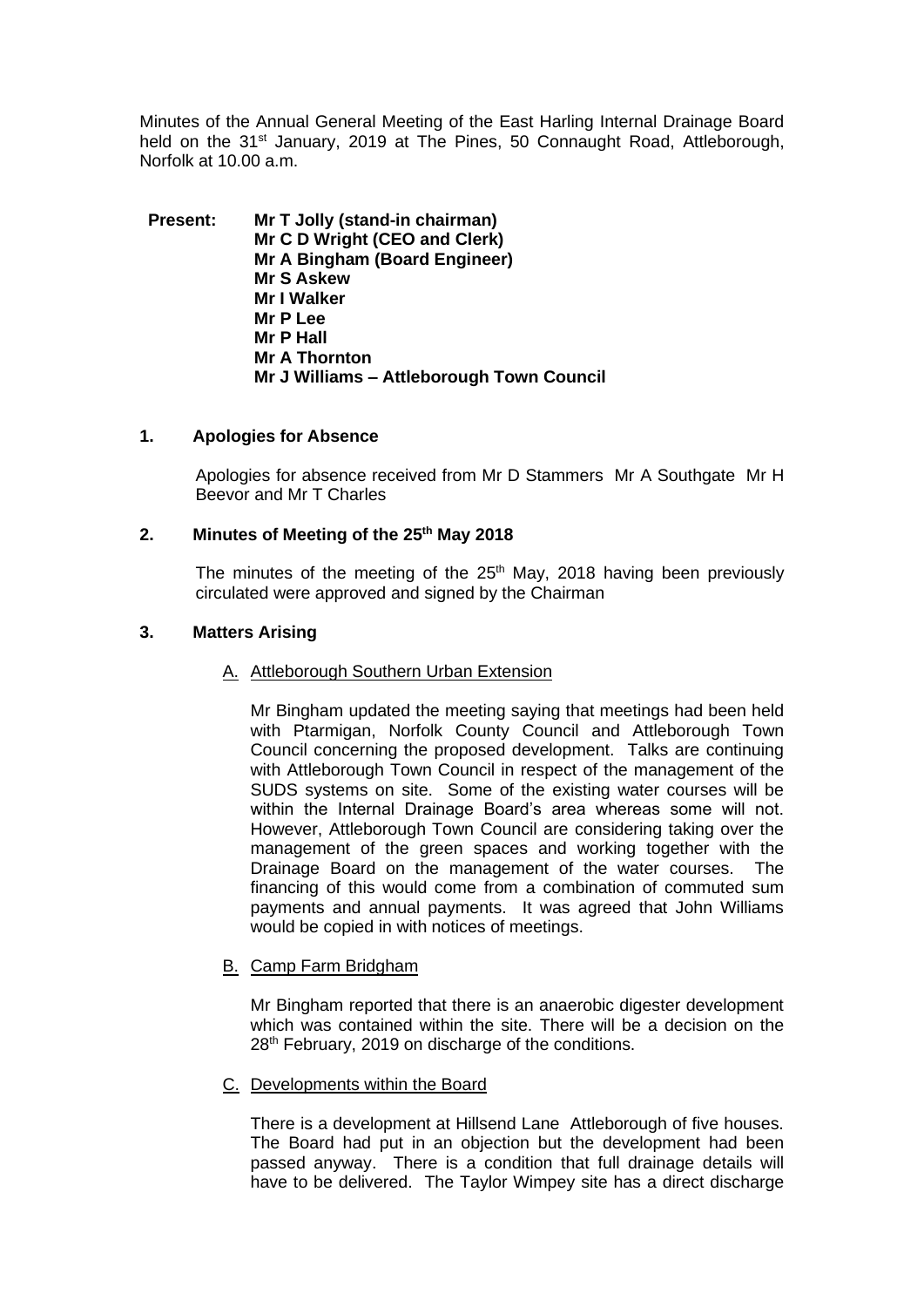into the Board area. The Tingdene Development is not proceeding at the moment.

# D. Development Charges

It was agreed that the rate of charge remain the same for the current year.

## E. Maintenance of the River Thet

This is in hand this week with Simon O'Malley, the cost will be paid for by the Environment Agency under the PSCA.

#### F. Water Management Partnership

The Clerk said that he will attend meetings as and when they are held but no meetings had been held over the last year.

## G. IDB By Laws

A final version was produced for approval and it was proposed by Mr Walker and seconded by Mr Thornton that they be approved and this was passed unanimously.

## H. CamEO Partnership

Mr Bingham has been attending meetings. This is of the Little Ouse Thetford Partnership and is led by Anglian Water. There is work taking place on invasive species. Mr Jolly raised the question as to whether the Board should consider the river to be a public asset. If so, should the Board consider how access can be made for the public to walk safely by the River Thet. It was agreed that Mr Askew will be the contact with Breckland Council.

# I. GIS Database

Mr Bingham said this is proving more difficult that at first thought but he was hoping to progress this. The website had been hacked and destroyed and a new website was being built.

#### **4. Conservation Issues**

All Drainage Board work has been done in accordance with the Policy Statement and carried out environmentally sensitively.

#### **5. Board Member Reports**

Mr Jolly reported there were no problems in his area.

Mr P Hall said no problems reported in his area.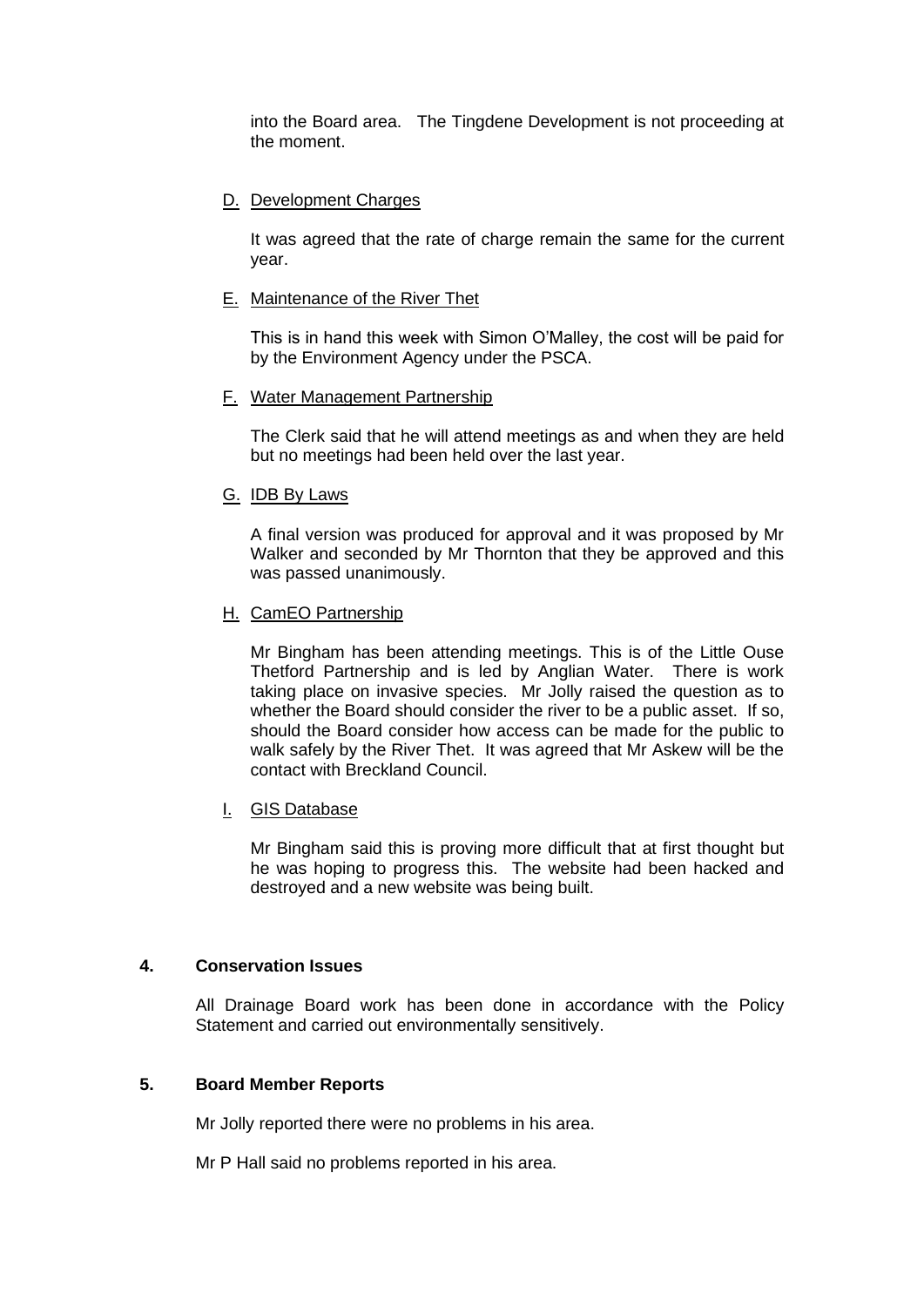Mr S Askew said no problems reported in his area.

Mr I Walker reported that there is a tree across the weir downstream of Baconsthorpe Bridge and this will be looked into.

Mr A Southgate had forwarded a report saying the problems on his land were being addressed.

Mr P Lee reported that most of the problems in his area were through woodland where trees in the river were causing some obstruction. He was concerned with the amount of reed which was growing and reported that the River level is the lowest for years. A rate payer had contacted him with concerns and he had had a look but the stream was not a Board maintained stream. He could see what was trying to be achieved. One of the parties had had advice from National Rivers Trust. A call had been received from James Waters at the Environment Agency and it had been confirmed that it was not a Board maintained stream. It was agreed that a note should go out to ratepayers saying that it is against by-laws to work on Board maintained streams and consent is needed for this.

Mr Bingham said that work was taking place around Harling Mill and he would have a look.

Mr Thornton reported that in his area there are lots of woods that join the river. Mr O'Malley is going through there now.

Mr Beevor had reported that there were no problems within his area.

Mr D Stammers reported that in respect of Mr Lewin this had been looked at with Mr Bingham and himself. Mr O'Malley had been through and done some clearance. Mr Lewin said that he would pay his outstanding rates within the next month.

## **6. Election of Officers**

- a) It was proposed by Mr Askew and seconded by Mr Walker that Mr Dudley Stammers be chairman and this was carried unanimously.
- b) It was proposed by Mr Askew and seconded by Mr Thornton that Mr Ian Walker be Vice Chairman and this was carried unanimously.

It was agreed that there should be principle that the Chairman should serve for only three years and this was proposed by Mr Thornton and seconded by Mr Hall and carried unanimously.

#### **7. Approval of the Payment of Accounts**

The Board members considered the payments made and income received over the last year and considered the position in respect of outstanding rates. After due consideration and discussion, it was proposed by Mr Walker and seconded by Mr Thornton that the accounts be approved.

### **8. Write Offs of Rates Under £5**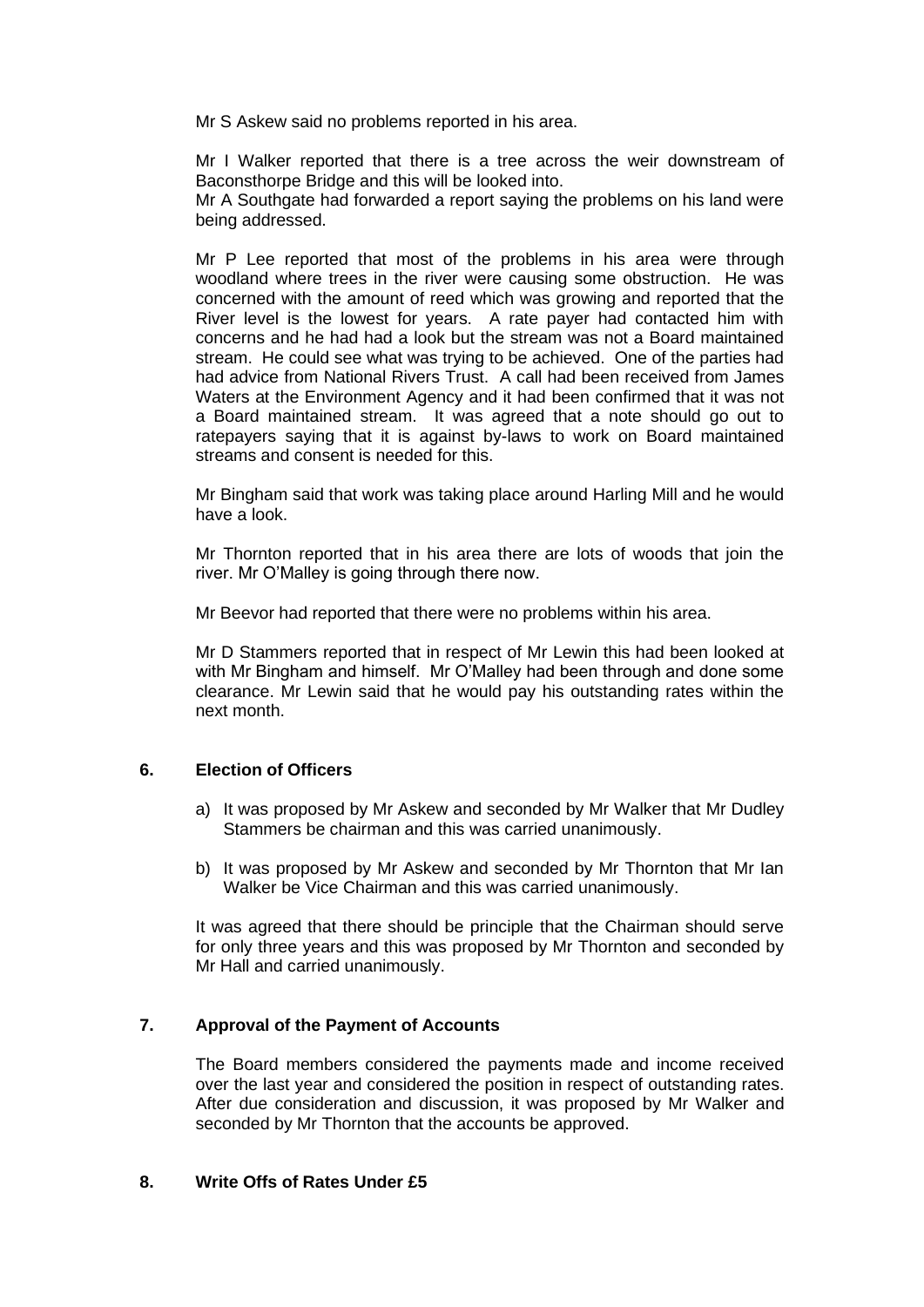It was proposed by Mr Thornton and seconded by Mr Hall that the accounts less than £5 be written off, a total of £107.27.

The Clerk raised the principle of transfer of small areas adjoining residential dwellings into special levy. It was agreed in principle that if a property comprised a house and one hectare or less then this would be deemed to be garden and would be transferred from general rate into special levy. This was proposed by Mr Walker and seconded by Mr Lee.

# **9. Financial Position of the Board**

The Clerk reported the current financial position of the Board. It was noted on last years budget income had exceeded expenditure and it was anticipated with the current proposal for sympathetic maintenance within the Board Area that the position would again be that income would exceed expenditure if the rates were maintained at their current level. The Board members had received details of the accounts to date and budges for the coming year. The accounts are healthy at the present time and after discussion there were no further questions raised.

# **10. Wages and Salaries**

Mr Bingham outlined his position having moved from Bingham Hall Associates to his own company and indicated that he would be pleased to continue as the Board Engineer. Mr Bingham and Mr Wright left the room. On their return, Mr Jolly said that the Board were appreciative of the efforts of both Mr Bingham, Mr Wright and the Chairman. It was agreed that Mr Wright would continue as Clerk and CEO for the next year. It was agreed that he should receive a 2% increase in salary. Mr Bingham will also continue and his remuneration remain as at present. It was agreed that Mr Stammers should receive the sum of £630 for Chairman's Expenses.

# **11. Fixing of the Rate**

The financial position of the Board was discussed going forward and it was proposed by Mr Lee and seconded by Mr Walker that the rate for the coming year be fixed at 10 pence in the pound and this was carried unanimously.

#### **12. Advertising of the Rate and Service of the Special Levy**

It was proposed by Mr Thornton and seconded by Mr Hall that the special levy be served on Breckland Council and it was proposed by Mr Askew and seconded by Mr Lee that the rate be advertised.

## **13. Any Other Business**

(a) Mr Williams asked for a copy of the original By Laws for the Attleborough Heritage Group.